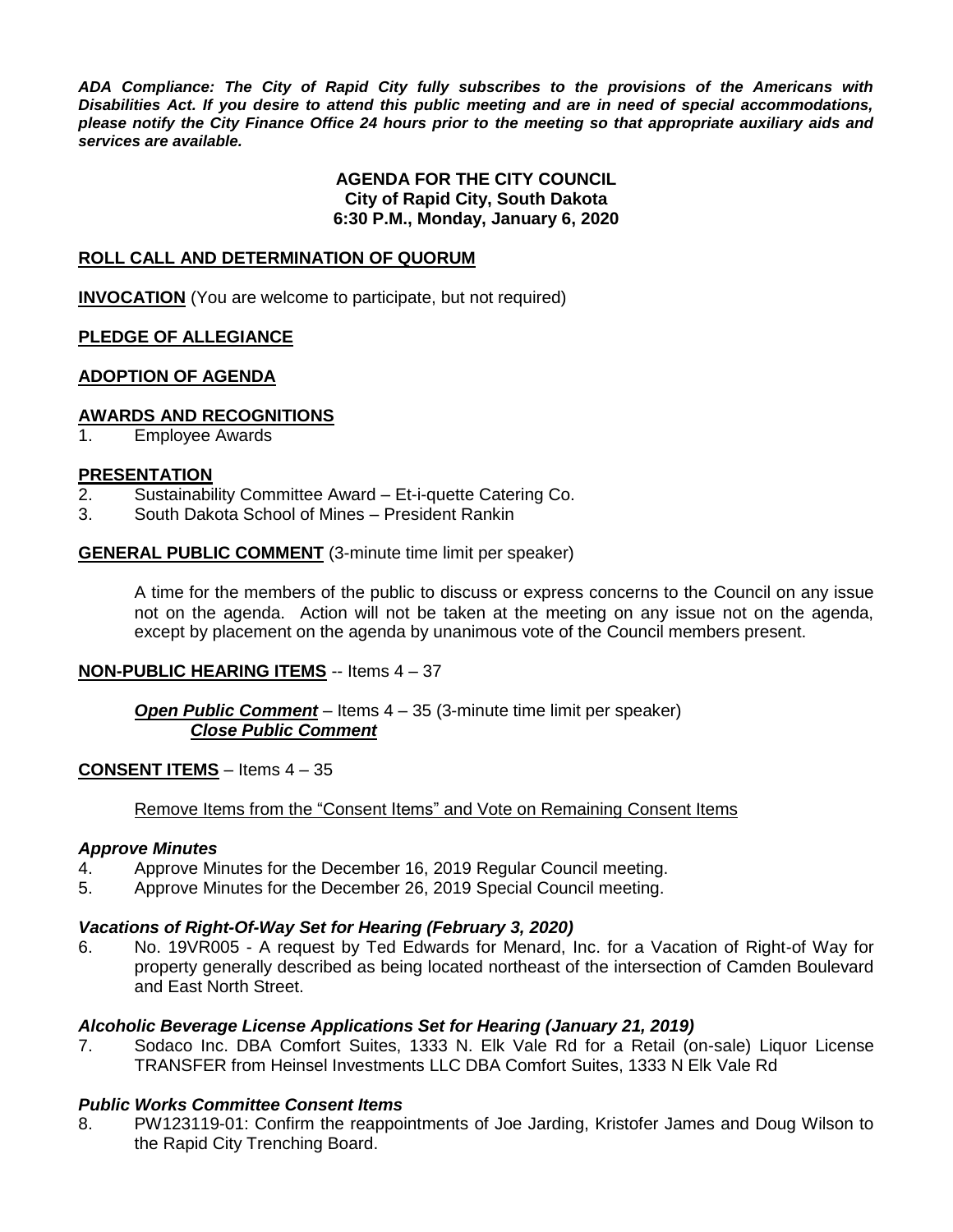- 9. PW123119-02: Confirm the reappointment of Karen Gundersen Olson to the Parks & Recreation Advisory Board
- 10. PW123119-03: Approve Change Order 1 F to Simon Contractors of SD, Inc. for 2019 Street Patching Project, Project #19-2469/CIP 50844 for a decrease of \$8,224.84.
- 11. PW123119-04: Approve Change Order 1F to J.V. Bailey Co., Inc. for Joint Sealing Panel Repair Replacement Cambell Street, Project #18-2472 /CIP 50445 for a decrease of \$9,108.60.
- 12. PW123119-05: Authorize the Mayor and Finance Officer to Sign Amendment No. 3 to the Agreement between the City of Rapid City and KTM Design Solutions, Inc. for Professional Engineering Services for Jolly Lane to Reservoir Road Trunk Sewer Extension, Project No. 14- 2121 / CIP 51005 in the amount of \$128,608.00.
- 13. PW123119-06: Authorize Mayor and Finance Officer to Sign Amendment 1 with Ferber Engineering Company, Inc. for 38th Street Reconstruction Clifton Street to Range Road, Project No. 15-2232/CIP 51716.1 & 50716.2 in the amount of \$18,500.00.
- 14. PW123119-07: Authorize Mayor and Finance Officer to Amendment 1 with FMG Engineering, Inc. for Disk and Haines Avenue Intersection project, Project No. 16-2347/CIP 51121 in the amount of \$49,000.00.
- 15. PW123119-08: Authorize Mayor and Finance Officer to Sign an Agreement between the City of Rapid and Skyline Engineering, LLC for Construction Administration for the Downtown Lighting, Project No. 19-2500 / CIP No. 51228, in the amount of \$47,230.00
- 16. PW123119-09: Authorize Mayor and Finance Officer to sign a contract amendment with Chamberlin Architects for Project No. 2527 / CIP No. 51249 Star of the West Restrooms.
- 17. PW123119-10: Authorize Mayor and Finance Office to Sign an Agreement between the City of Rapid City and Bartlett & West for Professional Services for Water Booster Pump Station Design Criteria Update, Project No.19-2550/CIP No. 51234, in the amount of \$54,900.
- 18. PW123119-11: Authorize Mayor and Finance Officer to Sign an Agreement between the City of Rapid City and HDR Engineering, Inc. for E Main Street N Bridge Emergency Repair, Project No. 19-2560 / CIP No. 51247 In the amount of \$13,296.00.
- 19. PW123119-12: Request from Fisk Land Surveying & Consulting Engineers, Inc. for a Variance to Waive the Requirement to Install Sidewalk per City Ordinance 12.08.060 along Heidiway Lane for the property located west of the intersection of Heidiway Lane/Heidiway Court (Proposed Lot 5, Block 3 of Dunham Estates).
- 20. PW123119-14: Authorize purchase of a new Komptech Topturn X63 Compost Pile Turner from Source Well for a total of \$575,520.00. This cost will be reimbursed 50% through SDDENR grant 2020-SW-200.
- 21. PW123119-13: Authorize staff to Seek Proposals for Professional Services for the Solid Waste Master Plan; Project No. 19-2561; CIP No. 51229

# *Legal & Finance Committee Consent Items*

- 22. LF123119-01 Confirm the Reappointment of Dr. Judy Sneller and Faye Bice to the Rapid City Library Board of Trustees
- 23. LF123119-03 Confirm the Appointments of Tim Johnson and Charity Doyle to the Civic Center Board of Directors
- 24. LF123119-04 Confirm the Reappointment of Megan Reder-Schopp and the Appointment of Stacie Granum to the MARC Board, Also Known As the Journey Museum Board of Directors
- 25. Acknowledge the Following Volunteers for Worker's Compensation Purposes: Jessica Armstrong (Police Department), Tanner Bray (Police Department), David Gross (Police Department), Sonya Parker (Police Department), Lisa Wattenhofer (Police Department)
- 26. LF123119-02 Acknowledge the November 2019 General Fund Cash Balance Report
- 27. LF123119-06 Authorize Mayor and Finance Officer to Sign Agreement with Risk Administration Services, Inc. to Administer the City's Workers' Compensation Program
- 28. LF123119-07 Authorize the Mayor and Finance Officer to Sign a Settlement Agreement Between the City of Rapid City and Yasmeen Dream, L.L.C.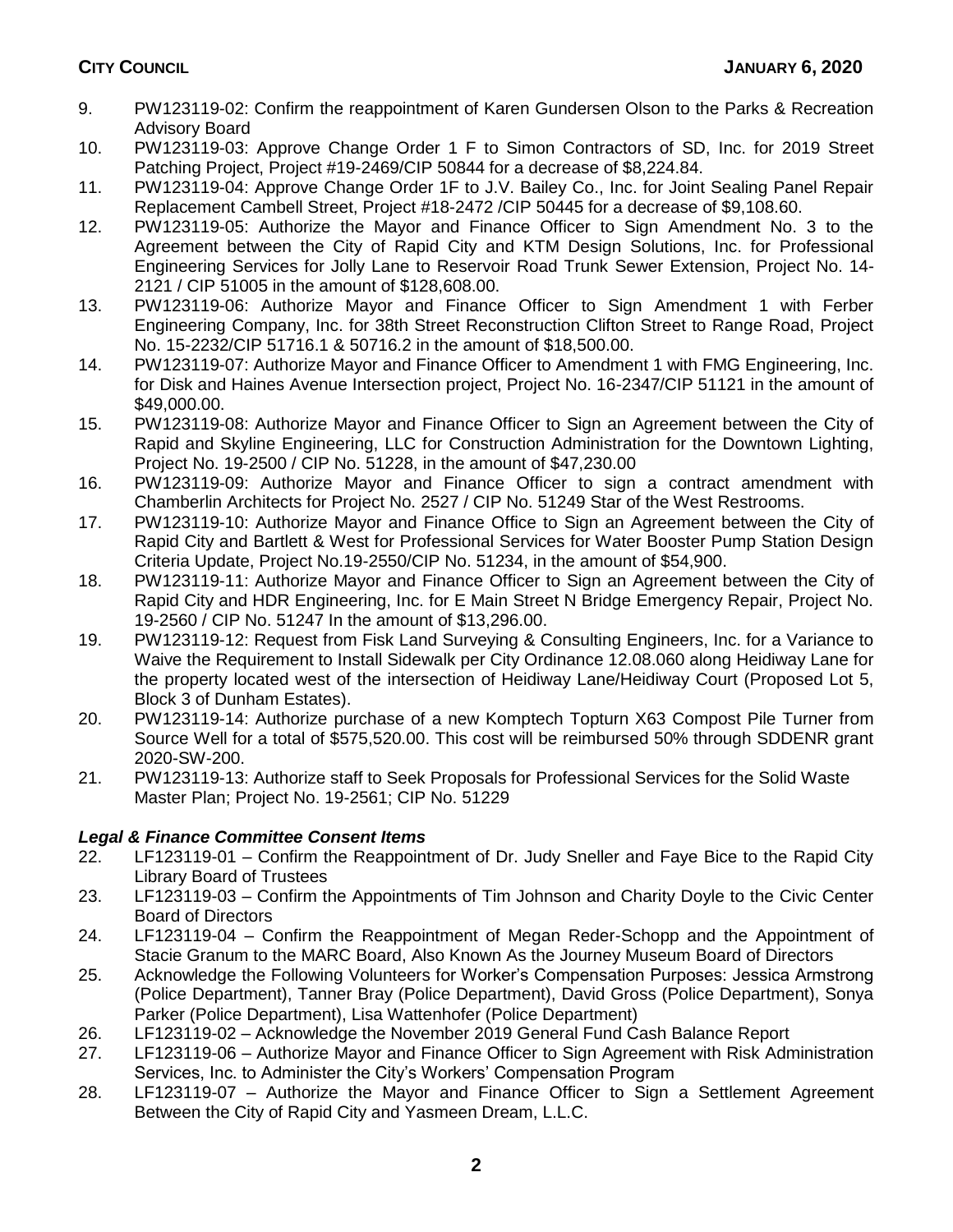# *CIP Committee Consent Items*

- 29. No. CIP122019-00 Acknowledge Capital Improvement Programs Committee Monthly Updates for December 2019.
- 30. No. CIP122019-03 Approve Capital Plans for Government Facilities (Fire & Emergency Services, Parks & Recreation, CSAC, Summary)
- 31. No. CIP122019-04 Approve Capital Plan for Fire Vehicles
- 32. No. CIP122019-05 Approve Capital Plan for Parks & Recreation
- 33. No. CIP122019-06 Approve Capital Plan for Information Technology
- 34. No. CIP122019-01 Acknowledge Financial Report (Summary, DCA Charges and Debt Service)
- 35. No. CIP122019-02 Approve Capital Plan for PW Infrastructure

# *Community Development Consent Items (NONE)*

# *Bid Award Consent Items (NONE)*

END OF CONSENT ITEMS

# **NON-CONSENT ITEMS** – Items 36 – 37

*Open Public Comment* – Items 36 – 37 (3-minute time limit per speaker) *Close Public Comment*

## *Ordinances*

36. LF121119-14 – Second Reading, Ordinance No. 6370, an Ordinance to Revise the Composition of the Downtown Business Improvement District Board by Amending Section 3.25.060 of the Rapid City Municipal Code. **Recommendation: Approve**

# *Public Works Committee Items*

37. PW123119-15: Approve Resolution No. 2019-097 entitled A Resolution Altering the Rapid City Parks and Recreation Department Priority Use Policy **Recommendation: Send to Council Without Recommendation**

*Legal & Finance Committee Items (NONE)*

*CIP Committee Items (NONE)*

*Community Development Items (NONE)*

*Other Board, Commission & Committee Items (NONE)*

*Bid Awards (NONE)*

# *Alcoholic Beverage License Applications (NONE)*

*Reissuance Special Event*

# *Mayor's Items (NONE)*

*Council Items & Liaison Reports (NONE)* Reconsideration Notices Motion for Delivery of Items from Committee